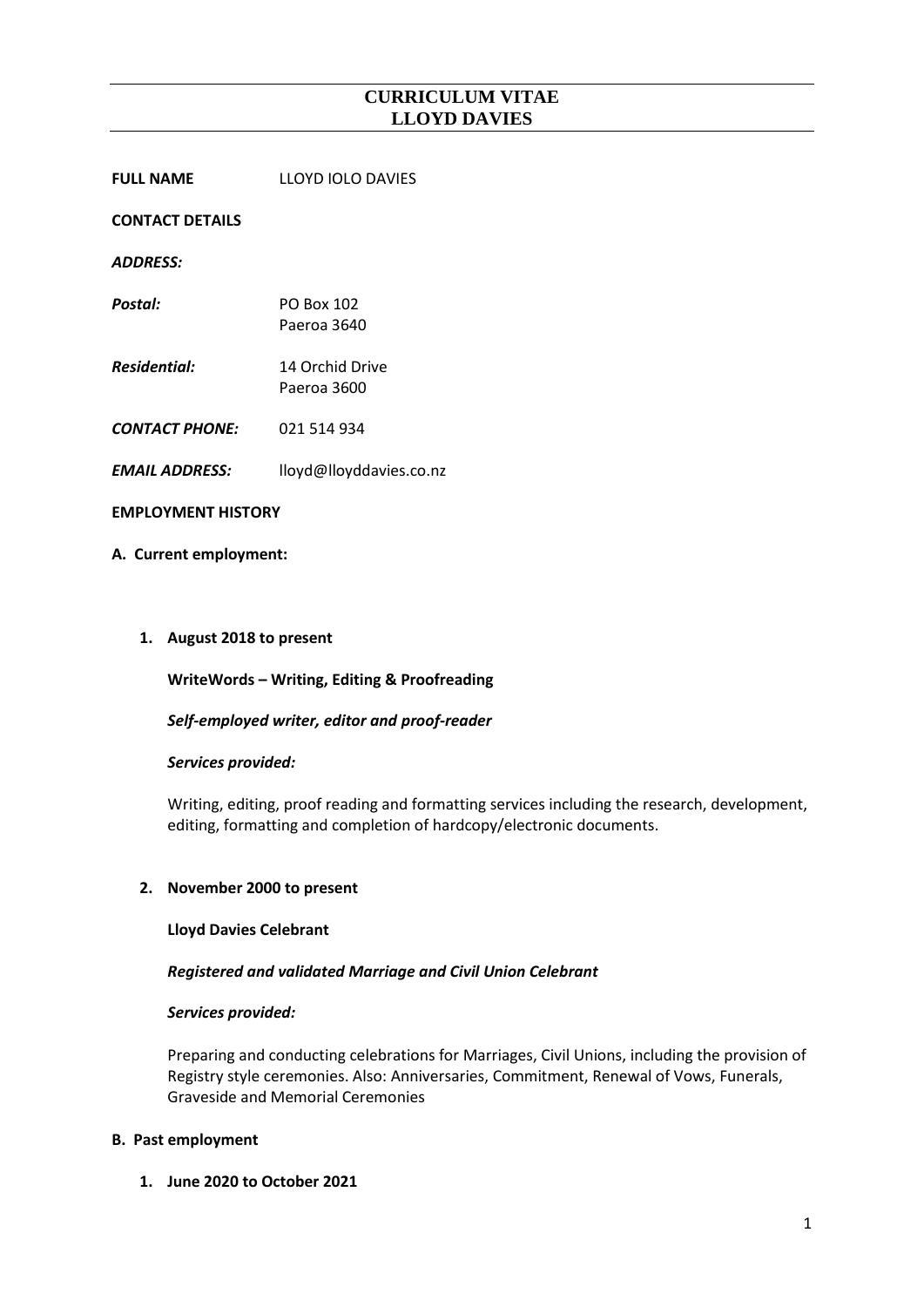#### **Literacy Aotearoa**

*Cluster 3 – Waikato* **(based in Tauranga Office)**

*Waikato Cluster Manager (P/T)*

# *Services provided:*

The efficient management of the Cluster including personnel management, public relations, marketing, community liaison covering the area bounded by: Te Kauwhata in the North, Raglan in the West, Maketu in the East and Te Kuiti in the South; with the two main offices situated in Hamilton and Tauranga.

# *Site Coordinator and Administrator, Tauranga Office (P/T)*

# *Services provided:*

The efficient operation of day-to-day business through the coordination of high-quality administrative support, including the effective operation of ENROLpro student data base management system processes, tutor management, public relations and community liaison.

## **1. July 2019 to June 2020**

**Literacy Aotearoa (based in Tauranga Office)**

## *Operations Manager, Cluster 3 – Waikato (P/T)*

## *Services provided:*

The efficient operation of day-to-day business through the coordination of high-quality administrative support throughout the Cluster as well as the effective operation of data base processes. The position was disestablished together with several other positions nationwide on 1 June 2020.

## **2. September 2008 to December 2018**

## **Gemini Consulting**

## *Self-employed alternative dispute resolution practitioner.*

*Services provided:* 

Mediation, advocacy and negotiation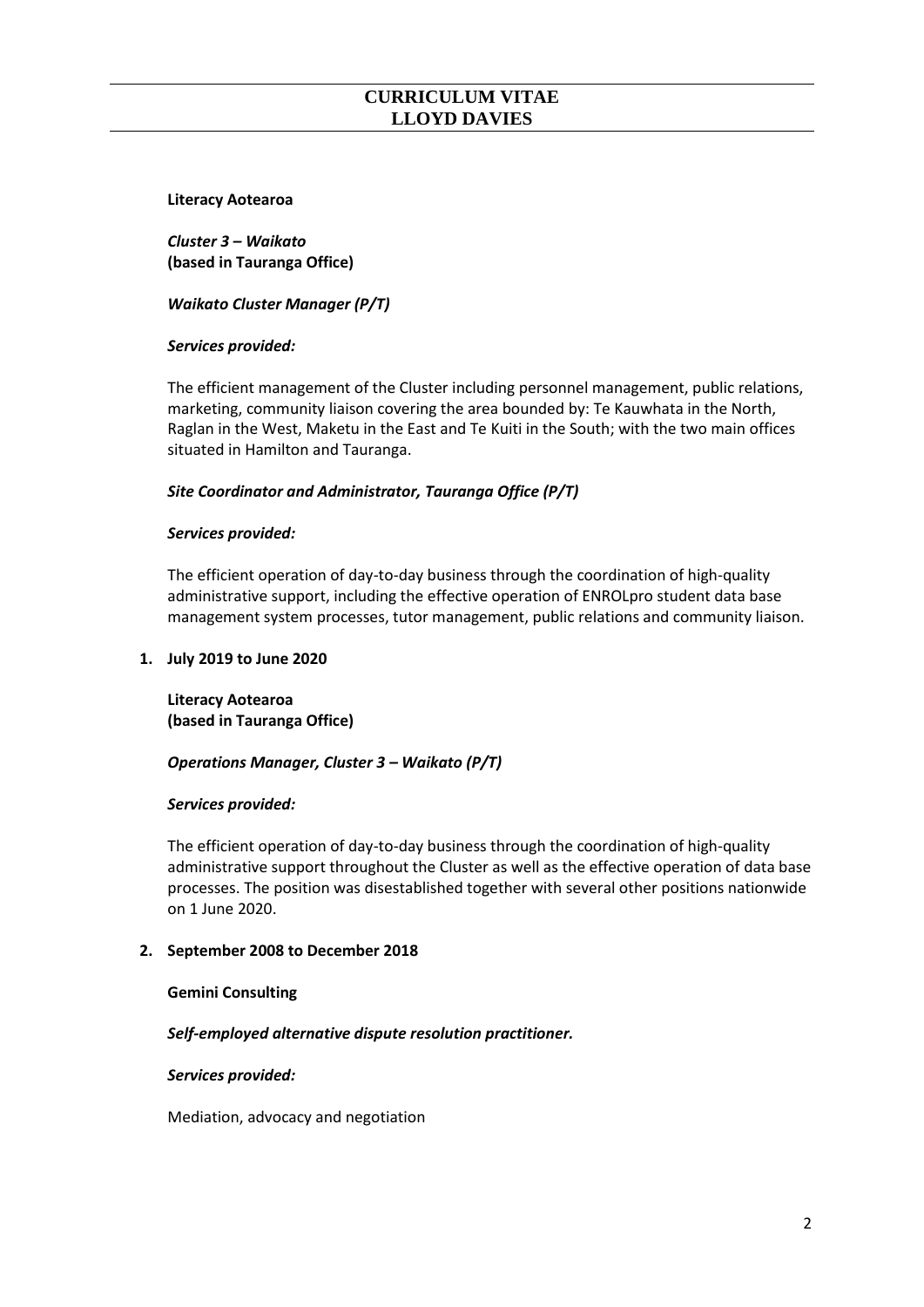# **3. February 2017 to July 2018**

**Project Restore New Zealand Trust**

## *Executive Director (Business Development) (P/T).*

## *Services provided:*

Project Restore NZ provides restorative justice services for people (i.e. offender and survivor) involved in sexual violence.

My role was to provide comprehensive administration, management and revenue generating services encompassing accounts, HR, marketing, finance, revenue generation and stakeholder management in a co leadership team environment in collaboration and partnership with the Executive Director (Services Development).

# **4. August 2013 to January 2015**

## **Alzheimers Society Tauranga Inc. (Alzheimers Tauranga)**

# *Manager (P/T)*

## *Services provided:*

Alzheimers Tauranga provides information, support and education services to people with dementia, their families/whanau, care givers as well as raising awareness of the condition and its effects to the community at large. As Manager my role included service delivery management, marketing, financial, administration and operational management, revenue generation (negotiating District Health Board service contracts, fundraising, grants applications etc.), public relations, strategic and business planning.

# **5. January 2008 to September 2012**

## **Te Tuinga Whanau Support Services Trust**

## *General Manager (full-time)*

During my term as General Manager Te Tuinga Whanau Support Services Trust:

- Provided a wide range of social work services to the Tauranga community some of which were under contract to the Ministry of Social Development and Child, Youth and Family and included advocacy and support services; the Strengthening Families programme lead agent; and social work services to Te Whakatipuranga School for Young Parents;
- Operated two Alternative Education programmes in Tauranga and Te Puke for up to a total of 24 students funded by the Ministry of Education;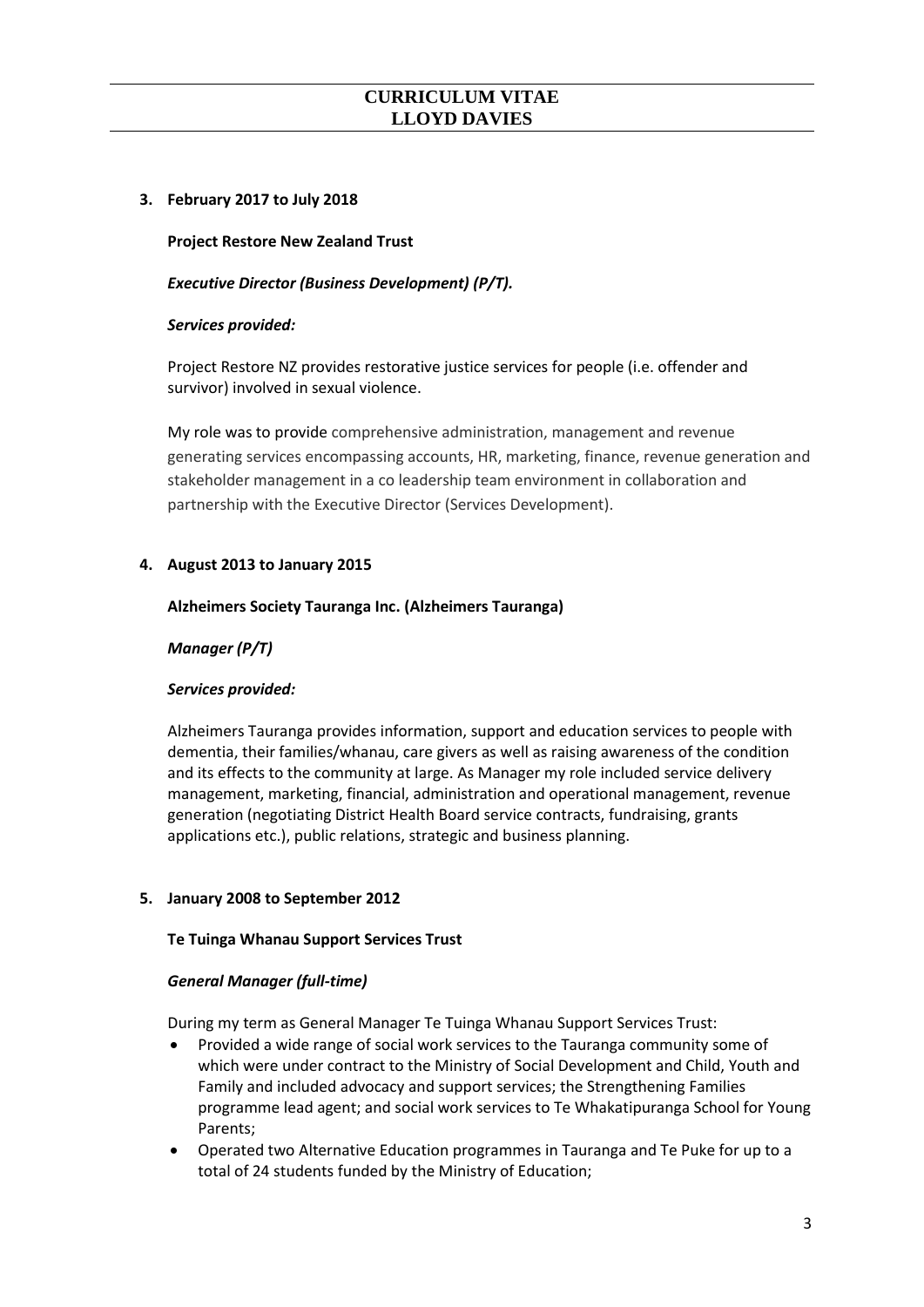- Delivered some youth justice services (specifically Supported Bail) under contract to the Ministry of Social Development; and
- Provided a generic youth mentoring programme to the Western Bay of Plenty community.

I was also an approved facilitator for the Strengthening Families programme.

#### **6. September 2005 – January 2008**

*Self-employed Consultant* **Lloyd Davies Ltd. Tauranga** 

During this period, I completed a diverse range of projects including census enumeration, several one-off business development assignments, Business Development tutoring (on behalf of the YMCA Tauranga and Aoraki Polytechnic) and Office Administration and Computer tutoring (up to Level 3) for the YMCA Tauranga. The latter assignment involved the tutoring of young people and people with special learning needs.

#### **7. January 2003 – September 2005**

*Executive Director*  **YMCA Tauranga Inc. Tauranga** 

The YMCA Tauranga was a medium sized not-for-profit community organisation providing a wide variety of sport and recreation activities, education, care and youth programmes in the Tauranga area. During my tenure, it also provided early childhood education services.

#### **8. April 1997 to January 2003**

#### *Management Consultant*

# **Self-employed independent contractor trading as Craig Management Associates Limited**

I completed a variety of management consulting assignments including provision of general management and allied services on a continuing and fixed term independent contractor basis. My main continuing management assignment was:

## *General Manager (20-25 hours per week) – June 1999 to January 2003.*

# **Diabetes Auckland Inc., PO Box 67 041, 62-64 Valley Road, Mt Eden, Auckland**

An ongoing general management contract for the Diabetes Auckland Inc. governing body.

## **The most significant fixed term management contracts undertaken during this period were:**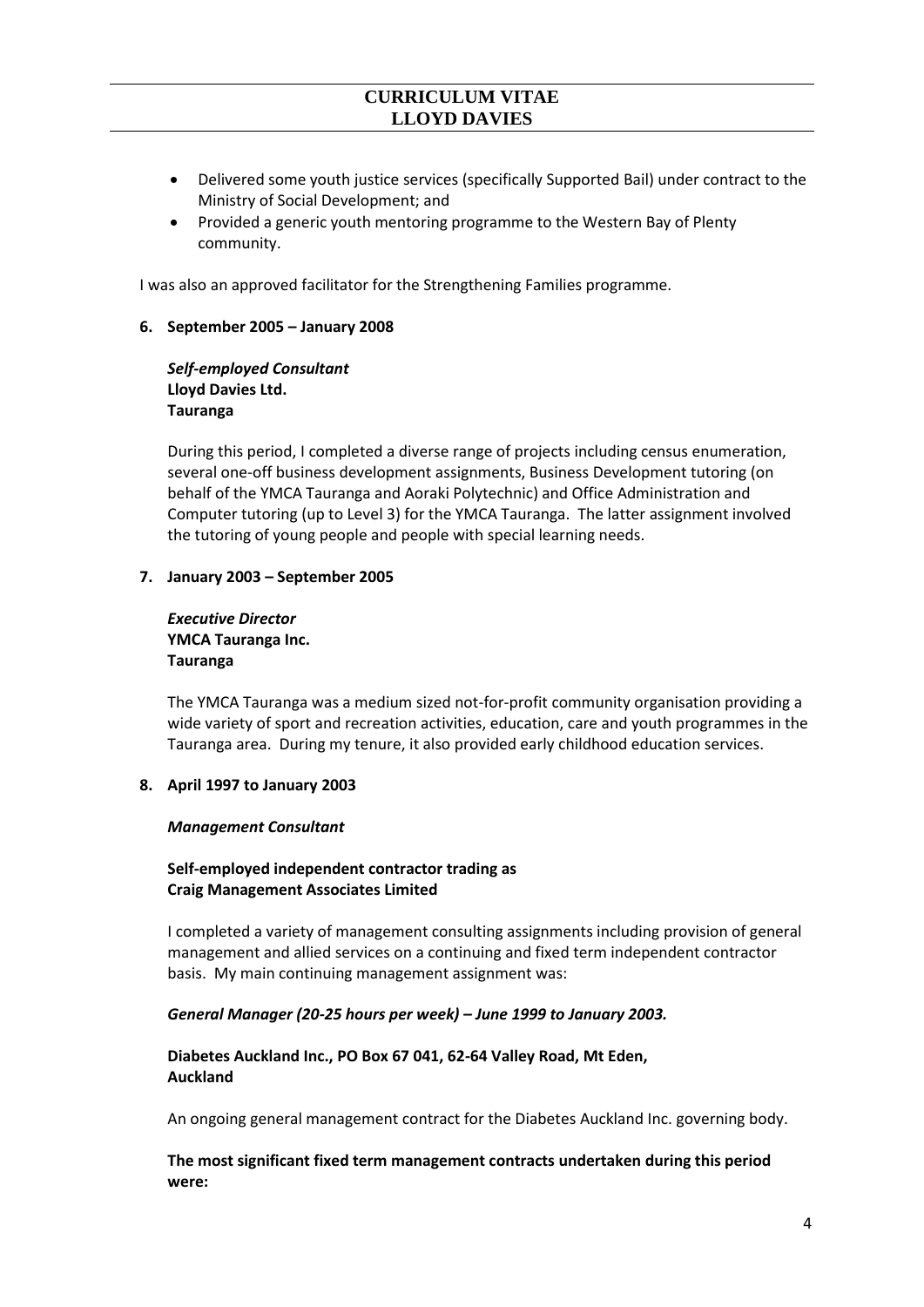a) Executive Trustee – (fixed term contract, March 2002 – September 2002) Waste Not Auckland Trust, PO Box 331 410, Takapuna, Auckland

b) Executive Director – (25 hours per week - fixed term contract, March 2001 – August 2001), New Zealand Institute of Management (NZIM) - Auckland Division, PO Box 26 001, Epsom, Auckland

c) Consulting services – April 1997 to January 2003.

I completed management consulting assignments for a diverse range of commercial companies and community organisations. My clients included:

Royal New Zealand Foundation for the Blind; Abilities (North Shore) Inc.; Hospice Wanganui; North Shore Hospice, Takapuna; Unitec; Refugee and Migrant Service (Auckland Central); Mercy Parklands Home & Hospital Limited; Better Care Rest Home Group; Paper Plus New Zealand Limited; Stirling Sports Franchises Limited; Unichem Chemists Limited, Payless Plastics (NZ) Limited, Scholastic New Zealand Limited, UniServices Limited, Auckland; New Zealand Qualifications Authority (reviewed operations management paper for Diploma in Business); Waste Not Limited and Waste Not Auckland Trust, Takapuna; Chamber of Commerce, Tauranga Region.

# **9. Prior to April 1997**

I held various statutory social work and senior social work positions followed by senior executive and management positions in large statutory and privately operated social service and health agencies, namely:

- a) Chief Executive, South Auckland Hospice, Manurewa, Auckland.
- b) Branch Manager, IHC, Manukau.
- c) Regional Manager, Presbyterian Support Services (Northern), Auckland.
- d) District Director, Department of Social Welfare, Papakura.

During this period, I also managed the New Zealand Institute of Management mentoring programme and delivered the mentor/mentee training.

# **ACADEMIC QUALIFICATIONS**

- Diploma in Law, *University of Waikato*
- Graduate Diploma in Business Studies (Dispute Resolution), *Massey University*
- Diploma in Management, *Executive Programmes, School of Business and Economics, University of Auckland*.
- Diploma in Personnel Management, *Massey University*
- Diploma in Social Science, *Victoria University*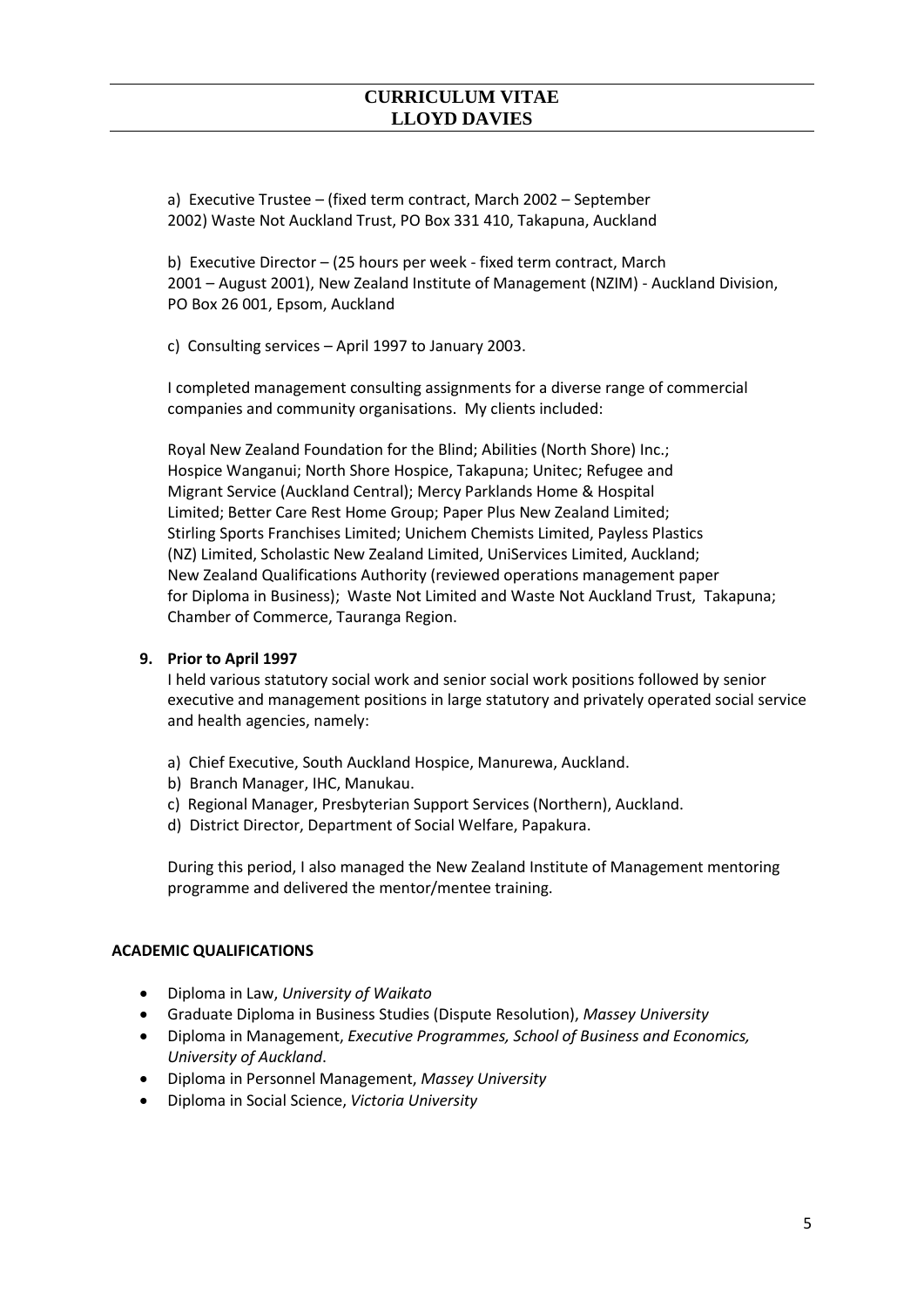## **PROFESSIONAL ASSOCIATIONS**

## *Present:*

• Celebrants Aotearoa: *Validated Member*

## *Past:*

- New Zealand Trustees' Association: *Fellow*
- New Zealand Institute of Management (NZIM): *Fellow* (NZIM ceased operation from December 2018)
- Arbitrators' and Mediators' Association of New Zealand: *Associate*
- New Zealand Institute of Management: *Member of National Board*
- New Zealand Trustees' Association: *National Councillor*
- New Zealand Association Resource Centre: *Advisor and Tutor*
- New Zealand Safety Council: *Trustee*
- Independent Business Foundation of New Zealand: *Trustee*
- Institute of Accredited Business Consultants Inc: *Board Member*
- Chamber of Commerce Tauranga Region, Board of Directors: *Past Vice President & Past Board member*

# **COMMUNITY INVOLVEMENT**

## *Present:*

- Justice of the Peace
- Registered and validated Marriage and Civil Union Celebrant
- Tauranga Village Radio Museum Incorporated: *Volunteer Broadcaster*

## *Past:*

- Literacy Aotearoa Charitable Trust: *Trustee and National Board (Te Kōruru) Tauiwi Member*
- University of Waikato Batchelor of Social Work Community Advisory Committee: *Member*
- Village Radio Tauranga Charitable Trust: *Volunteer Broadcaster*
- Literacy Aotearoa Inc: *Te Kaiwhakahaere Tauiwi (Co-chairperson) National Board (Te Kōruru)*
- English Language Partners New Zealand Trust: *National Board member*
- Bay of Plenty Justices of the Peace Association: *Past President*
- Literacy Bay of Plenty Inc: *Chairperson & Board Member*
- Social Sector Forum (SmartGrowth): *Member*
- Rotary Club of Tauranga Sunrise: *Member August 2004 – January 2016; Past President (2008/09); Past Chairperson, Club Membership Committee (2010/14)*.
- Literacy & Language Bay of Plenty: *Chairperson & Committee Member*
- St John Ambulance, Tauranga and Mount Maunganui Area: *Area Committee Member*
- 2011 TrustPower National Community Awards: *Member of Independent Judging Panel*
- The Tauranga Club: *Committee Member*
- Greerton Village Community Association (Mainstreet Greerton): *Hon Treasurer*
- Volunteer Western Bay of Plenty: *Chairperson & Trustee*
- Volunteering New Zealand: *Secretary/Treasurer and Board Member*
- Rotary Club of Howick: *Member April 1993 – February 2000, Treasurer 1995 – 1997.*
- Television Western Bay of Plenty Trust*: Chairperson & Trustee*